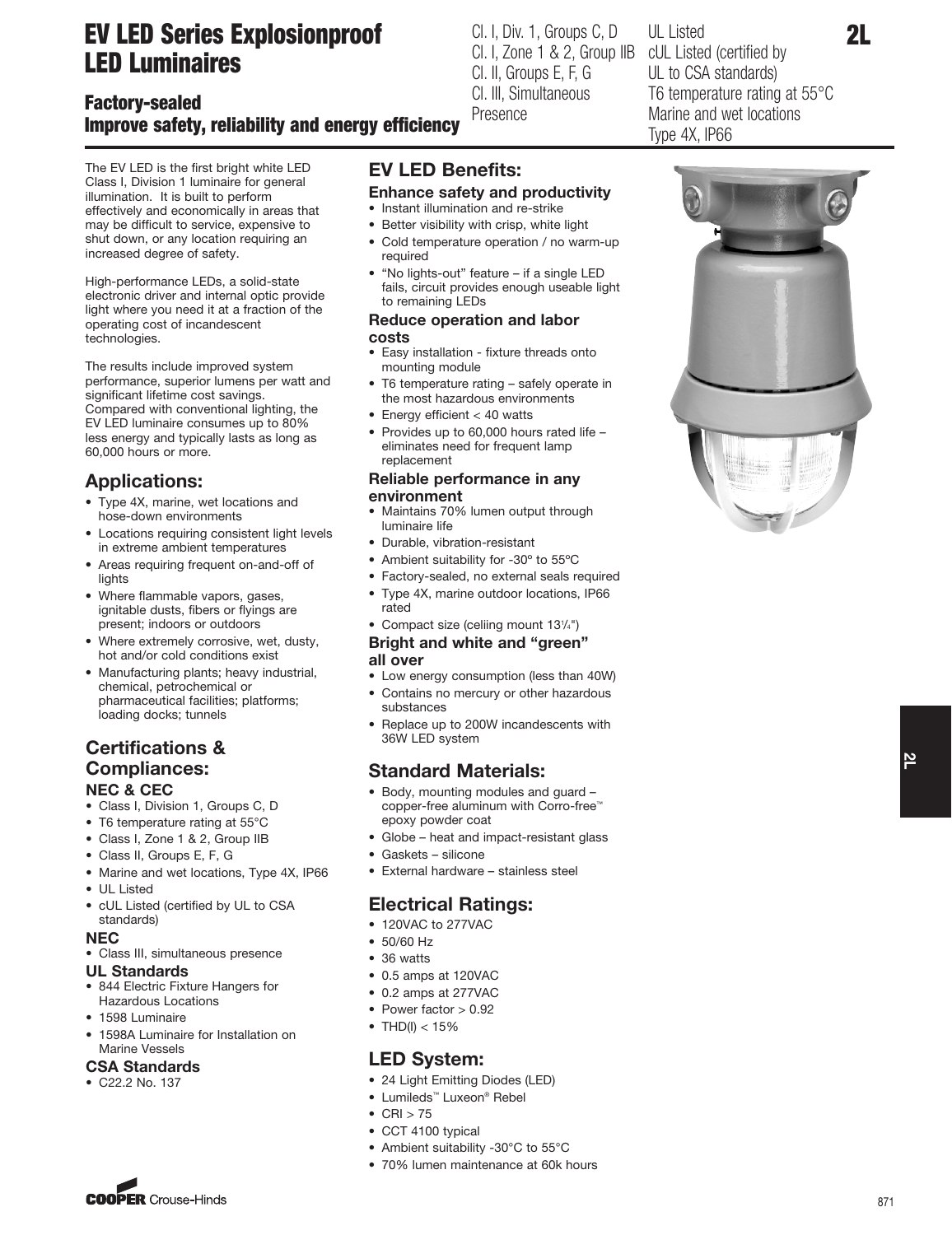# 2L EV LED Series Explosionproof LED Luminaires

Factory-sealed Improve safety, reliability and energy efficiency Cl. I, Div. 1, Groups C, D Cl. I, Zone 1 & 2, Group IIB Cl. II, Groups E, F, G Cl. III, Simultaneous Presence

2. Mounting Module:

UL Listed cUL Listed (certified by UL to CSA standards) T6 temperature rating at 55°C Marine and wet locations Type 4X, IP66

## Ordering Information:

EV LED Series Luminaires – Complete Unit

| <b>Complete Units</b> | <b>Mounting Style</b>  | <b>Hub Size</b>     | <b>Catalog Number</b> |
|-----------------------|------------------------|---------------------|-----------------------|
|                       |                        | 3/4"                | EVLEDA2201            |
|                       | Pendant Mount          | 1"                  | EVLEDA3201            |
|                       | <b>Ceiling Mount</b>   | $3/4$ "             | EVLEDCX2201           |
|                       |                        | 1"                  | EVLEDCX3201           |
|                       | <b>Wall Mount</b>      | 3/4"                | EVLEDBX2201           |
|                       |                        | 1"                  | EVLEDBX3201           |
|                       | <b>Bulkhead Mount</b>  | $3/4$ <sup>37</sup> | EVLEDBH2201           |
|                       | <b>Stanchion Mount</b> | $1\frac{1}{4}$      | EVLEDJ4201            |

# Ordering Information:

|                                              |                      |                                                                                     | <b>Z. MOUTHING MOULE.</b>  |                |                       |  |
|----------------------------------------------|----------------------|-------------------------------------------------------------------------------------|----------------------------|----------------|-----------------------|--|
| <b>EV LED Series Luminaires - Components</b> |                      |                                                                                     | <b>Component 2</b>         | <b>Conduit</b> | <b>Catalog Number</b> |  |
|                                              |                      | A complete luminaire 1. LED luminaire body and globe assembly<br>2. Mounting module |                            | 3/4"           | EVMP <sub>2</sub>     |  |
| consists of:                                 |                      |                                                                                     |                            | 1"             | EVMP3                 |  |
|                                              |                      |                                                                                     | Ceiling &                  | 3/4"           | <b>EV22</b>           |  |
| 1. LED luminaire body and globe assembly:    |                      | <b>Wall Mount</b>                                                                   | 1"                         | <b>EV33</b>    |                       |  |
| Component 1                                  | <b>Type</b>          | <b>Catalog Number</b>                                                               | Wall<br><b>Bracket Arm</b> | 3/4"           | <b>EV22&amp;EV87</b>  |  |
|                                              |                      |                                                                                     |                            | 1"             | <b>EV33&amp;EV87</b>  |  |
|                                              |                      |                                                                                     | <b>Stanchion Mount</b>     | $11_{4}$ "     | EVMJ4                 |  |
|                                              | Luminaire with Guard | EVLED201                                                                            | <b>Bulkhead Mount</b>      | 3/4"           | EVIJ <sub>2</sub>     |  |
|                                              | Less Mounting Module |                                                                                     |                            |                |                       |  |

### Family Tree:

 $\overline{\mathbf{a}}$ 

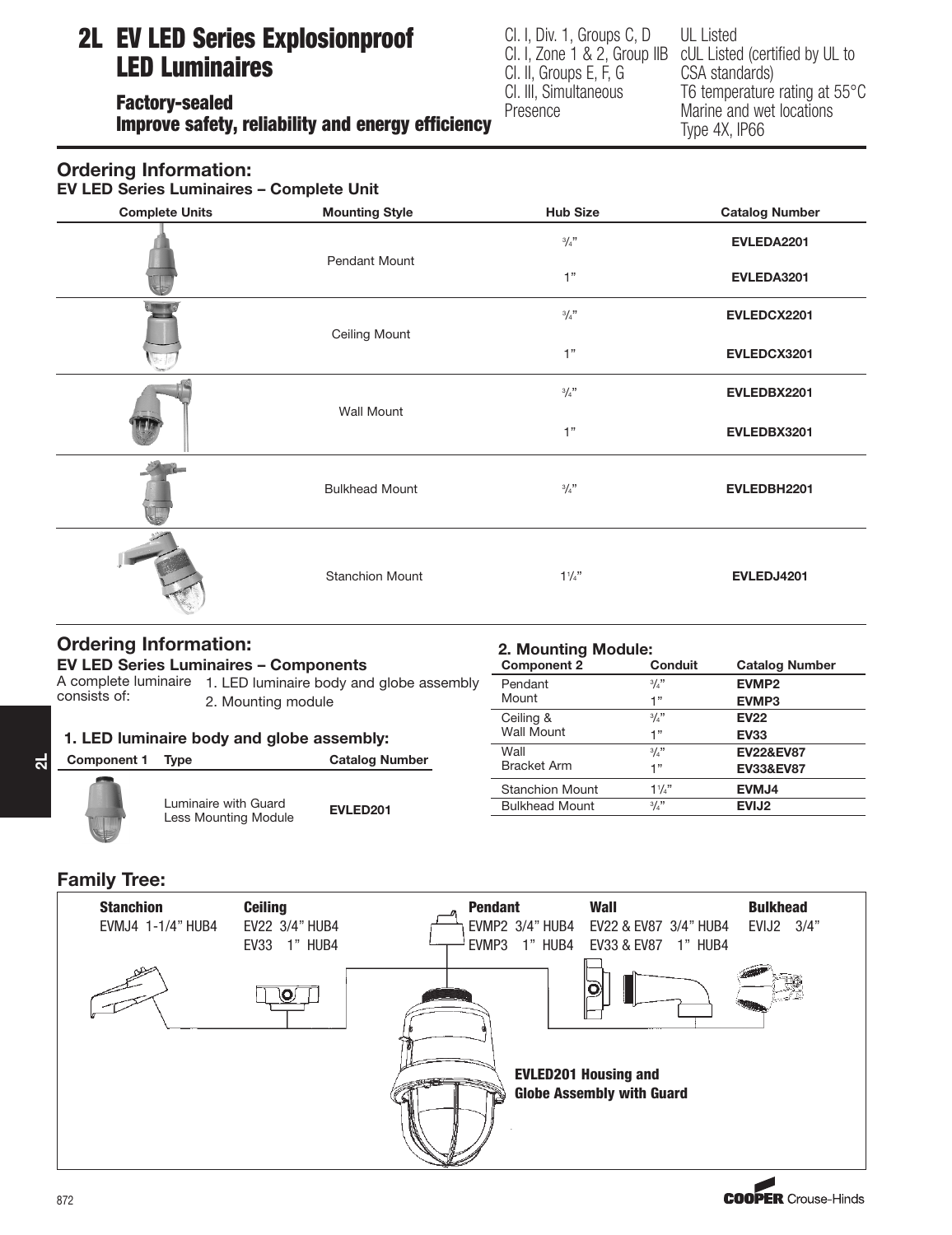# **EV LED Series Explosionproof** CLI, Div. 1, Groups C, D UL Listed Cartified by U. 1, 2L LED Luminaires

Factory-sealed

Improve safety, reliability and energy efficiency

Cl. I, Div. 1, Groups C, D Cl. I, Zone 1 & 2, Group IIB Cl. II, Groups E, F, G Cl. III, Simultaneous Presence

UL Listed cUL Listed (certified by UL to CSA standards) T6 temperature rating at 55°C Marine and wet locations Type 4X, IP66

## Photometrics:

EV LED with Internal Optic, Refracting Globe, Protective Grate – Lamp: 24 White LED



| <b>CANDELAS</b> |              | <b>ZONAL LUMENS</b> |           |                |
|-----------------|--------------|---------------------|-----------|----------------|
| Vert. Angle     | <b>Front</b> | Side                | Zone      | Lumens         |
| 0               | 444          | 444                 | $0 - 10$  | 40             |
| 5               | 405          | 422                 | $10 - 20$ | 120            |
| 15              | 409          | 413                 | $20 - 30$ | 186            |
| 25              | 391          | 416                 | $30 - 40$ | 232            |
| 35              | 368          | 415                 | $40 - 50$ | 252            |
| 45              | 317          | 322                 | 50-60     | 167            |
| 55              | 185          | 207                 | 60-70     | 92             |
| 65              | 88           | 93                  | 70-80     | 25             |
| 75              | 20           | 20                  | 80-90     | 11             |
| 85              | 10           | 10                  | 90-100    | 10             |
| 90              | 9            | 8                   | 100-110   | 8              |
| 95              | 9            | 8                   | 110-120   | 7              |
| 105             | 9            | 8                   | 120-130   | 5              |
| 115             | 8            | 8                   | 130-140   | $\overline{2}$ |
| 125             | 6            | 6                   | 140-150   | $\Omega$       |
| 135             | 2            | 2                   | 150-160   | 0              |
| 145             | 0            | 0                   | 160-170   | $\bf{0}$       |
| 155             | 0            | 0                   | 170-180   | 0              |
| 165             | 0            | 0                   |           |                |
| 175             | 0            | 0                   | Total     | 1158           |
| 180             | 0            | 0                   |           |                |

### **TESTING CONDITIONS - PENDANT MOUNT**

#### **EVLED201 Electrical Values: Luminaire Efficacy:**

120.0VAC, 0.309A, 35.99W 32.3 Lumens/Watt

Note: This test was performed using the calibrated photodetector method of absolute photometry. Vertical test data was acquired in 1/2 degree increments.